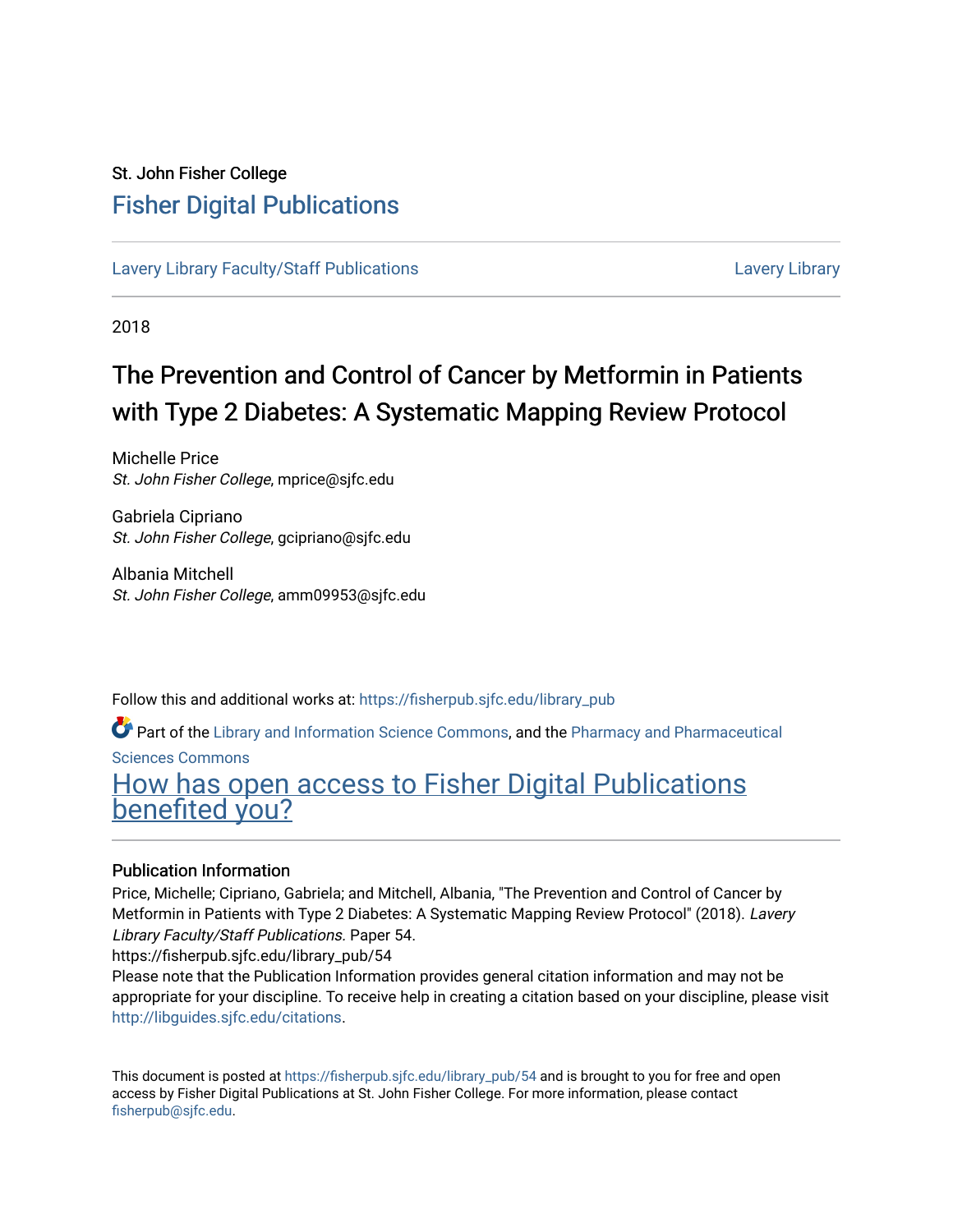### The Prevention and Control of Cancer by Metformin in Patients with Type 2 Diabetes: A Systematic Mapping Review Protocol

#### **Disciplines**

Library and Information Science | Pharmacy and Pharmaceutical Sciences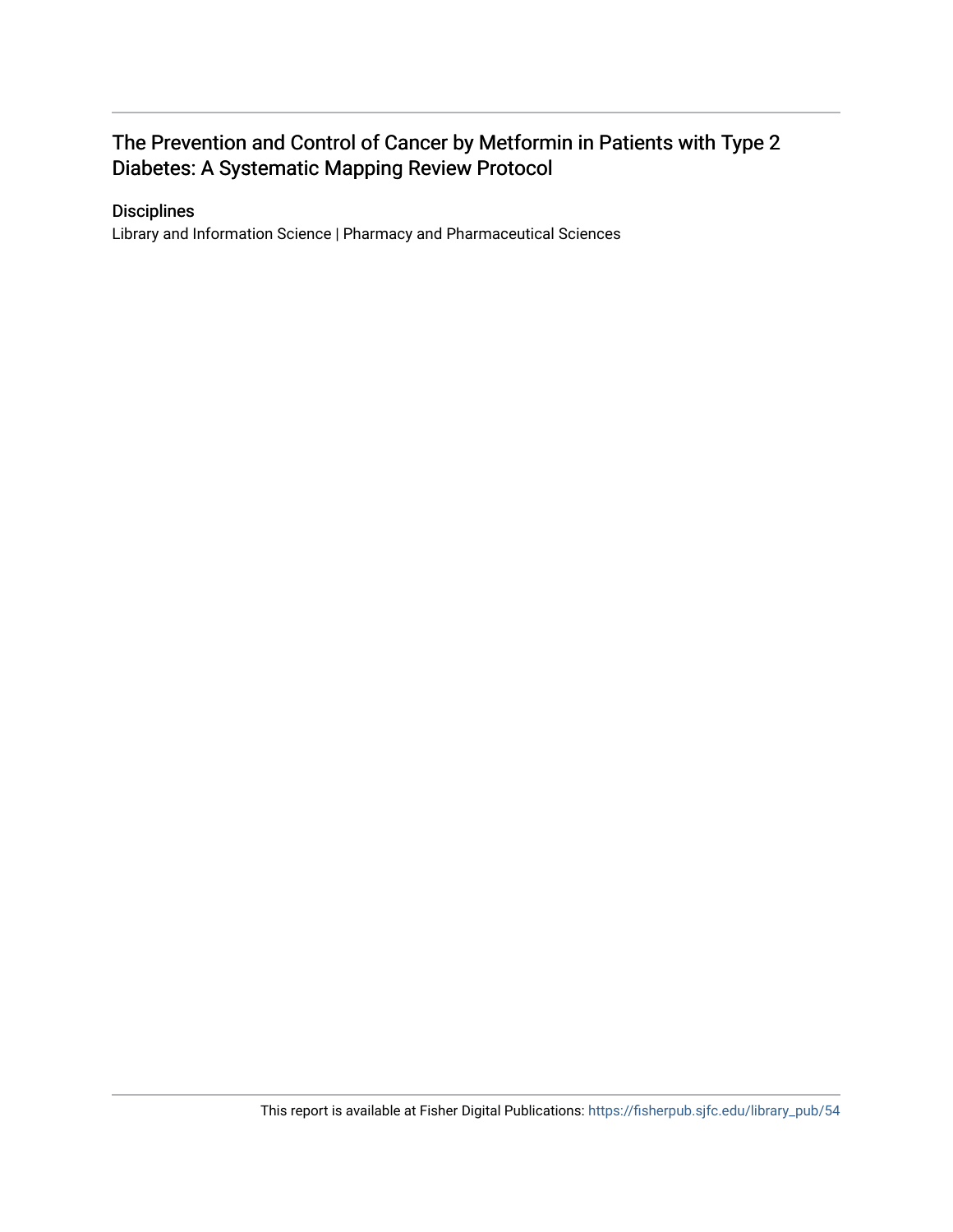#### **Review Title**

The Prevention and Control of Cancer by Metformin in Patients with Type 2 Diabetes: A Systematic Mapping Review Protocol

**Anticipated Start Date** 02 April 2018

**Anticipated Completion Date**

28 August 2018

#### **Named Contact (guarantor for the accuracy of the information presented)**

Michelle Price mprice@sjfc.edu Lavery Library, St. John Fisher College, Rochester NY 14618 1-585-899-3743

#### **Review team members and their organizational affiliations**

Dr. Gabriela Cipriano, Associate Professor, Wegmans School of Pharmacy, St. John Fisher College, Rochester NY

Ms. Albania Mitchell, Pharm D. Candidate, Wegmans School of Pharmacy, St. John Fisher College, Rochester NY

#### **Funding sources/sponsors:** None

**Conflicts of Interest:** None

#### **Review Question**

How effective is Metformin at preventing and controlling cancer in patients with Type 2 Diabetes?

#### **Objectives**

Review the literature systematically to map out and categorize the available research on the review question.

Map the determinants found by the review, and present this visually via a graph, table, or a chart.

Utilize the map to identify any gaps in the research and/or priority areas for future research.

#### **Searches**

We will search PubMed, Cochrane Library, and Clinicaltrials.gov. We will limit to articles published in English or Spanish. PubMed: Metformin[mesh] AND "Diabetes Mellitus, Type 2"[Mesh] AND "prevention and control"[sh] limit to cancer subset.

**Condition or Domain being Studies:** Cancer. Type 2 Diabetes**.**